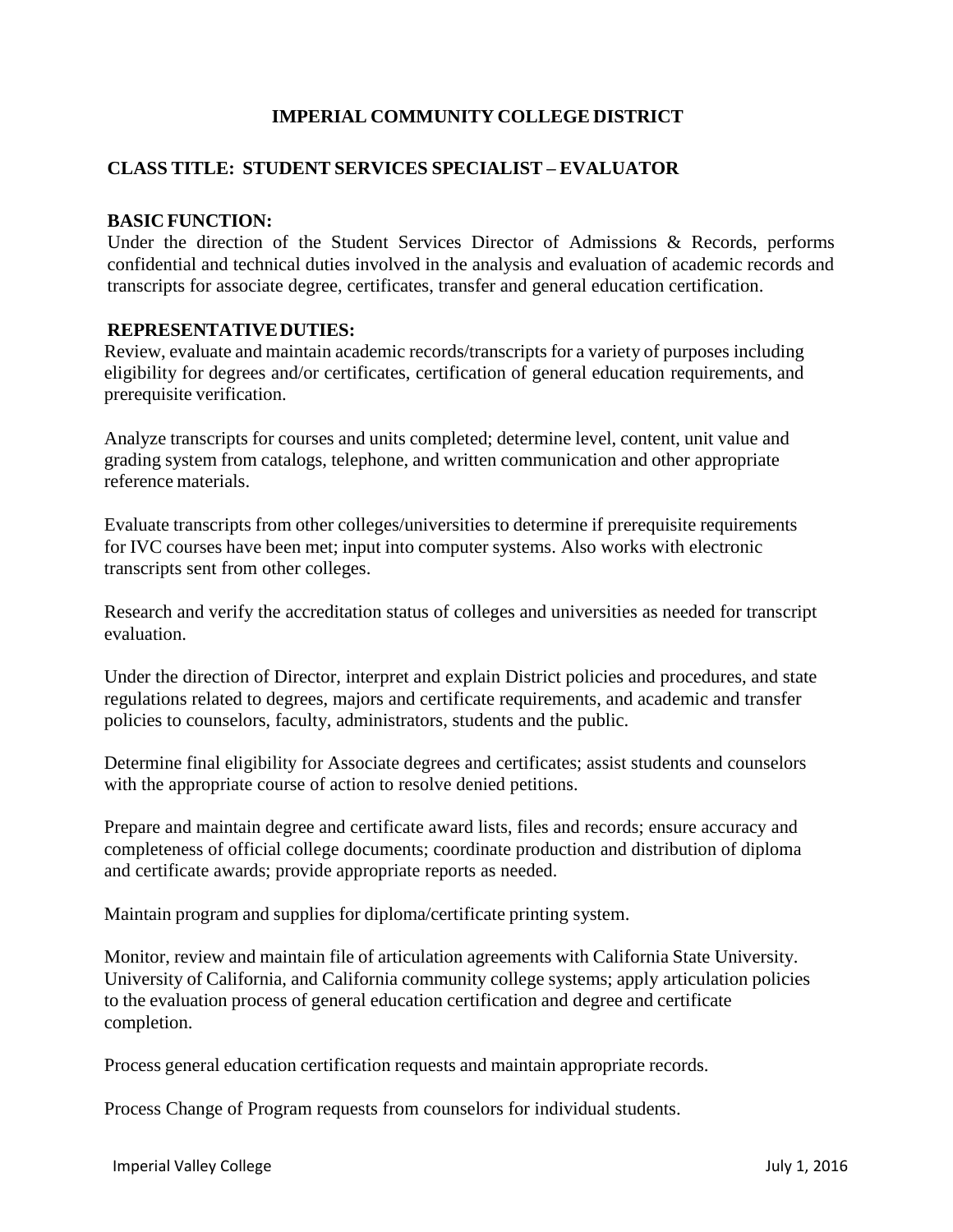Monitor Degree Verify via the National Student Clearinghouse website and respond to requests.

Build academic history from microfilm for students as requested.

Complete verification of Associate Degrees for Transfer (ADT's) for primary terms via the e-Verify website.

Serve as a committee member and/or consultant on the implementation and maintenance of the automated degree audit system (DegreeWorks).

Monitor catalog regarding degree and certificate requirements; course additions and deletions; course numbers, titles, content and unit values: monitor the degree audit system and report issues to the DegreeWorks Committee.

Collect, compile, verify, and record information for the preparation of reports.

Order and maintain supplies and forms as needed for assigned duties.

Initiate and compose correspondence as appropriate.

Under the direction of the Director, implement Family Educational Rights and Privacy Act of 1974 (FERPA) and Title 5 regulations as they pertain to a student's right to privacy and accuracy and retention of academic records.

Scan and index transcripts, evaluations and other academic records.

Perform related duties as assigned.

#### **KNOWLEDGE AND ABILITIES:**

KNOWLEDGE OF:

- State and College regulations, policies and procedures related to certificate and degree requirements; articulation agreements between CSU, UC and California community college systems and Imperial Valley College; equivalencies of courses from other institutions to IVC courses.
- Academic policies and procedures
- Rules, regulations, policies and procedures of the Admissions Office
- Community college courses, curriculum, graduation and transfer requirements
- Community college evaluation policy and procedures
- Modern office practices, procedures, and equipment
- Oral and written communication skills
- Correct English usage, including grammar, spelling, and punctuation and vocabulary interpersonal skills using tact, patience, and courtesy
- Telephone techniques and etiquette
- Letter and report writing
- Record-keeping techniques